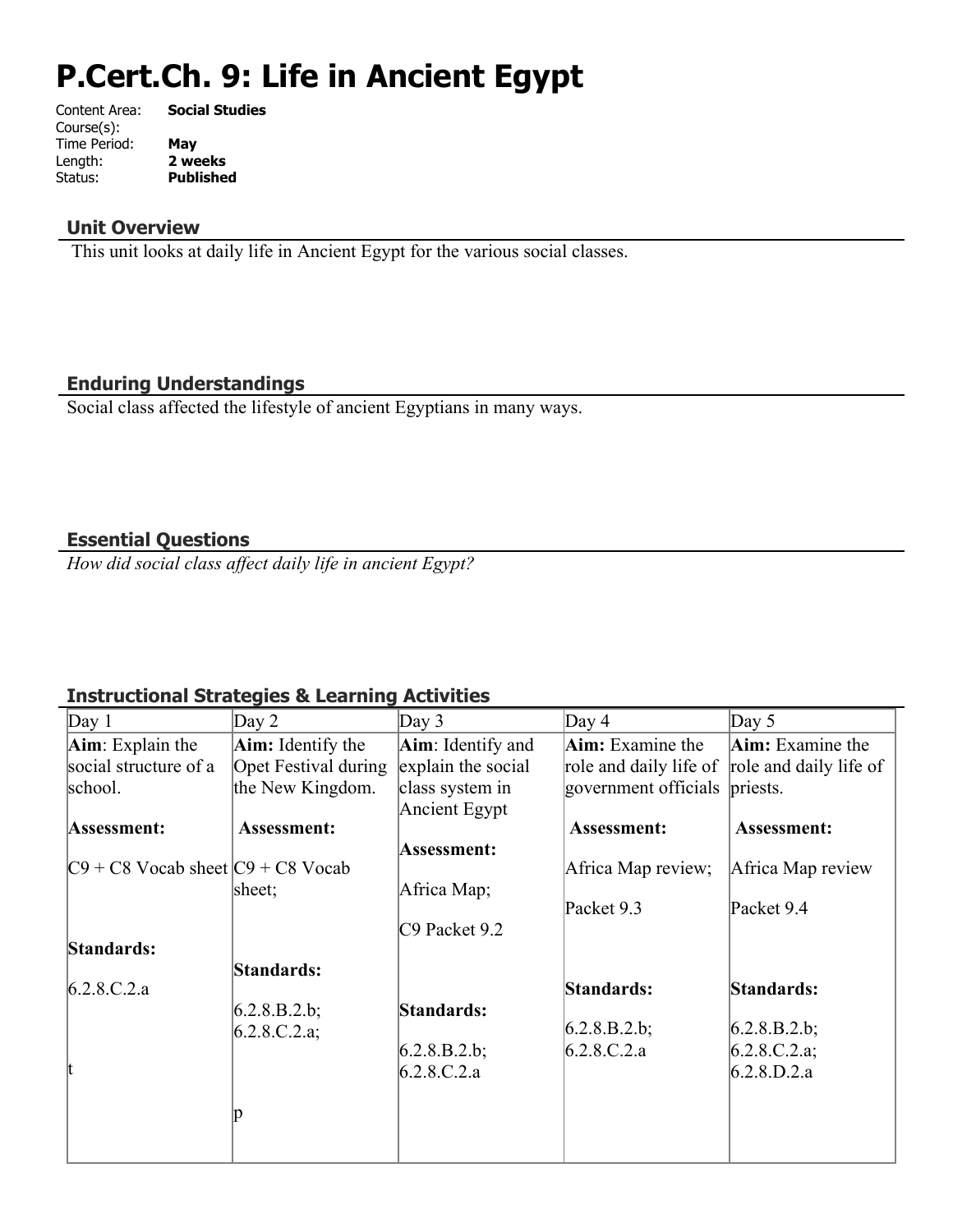6<sup>th</sup> Social Studies Lesson Plans

Chapter 9: Daily Life in Ancient Egypt

# **NJSLS:** 6.2.8.A.2.a,b, 6.2.8.B.2.a,b , 6.2.8.C.2.a, 6.2.8.D.2.a-d

#### **CCSS:** [CCSS.ELA-Literacy.RH.6-8.1,](http://www.corestandards.org/ELA-Literacy/RH/6-8/1/) [CCSS.ELA-Literacy.RH.6-8.2](http://www.corestandards.org/ELA-Literacy/RH/6-8/2/), [CCSS.ELA-Literacy.RH.6-8.4,](http://www.corestandards.org/ELA-Literacy/RH/6-8/4/) [CCSS.ELA-Literacy.RH.6-8.7](http://www.corestandards.org/ELA-Literacy/RH/6-8/7/), [CCSS.ELA-Literacy.RH.6-8.10](http://www.corestandards.org/ELA-Literacy/RH/6-8/10/)

| Day $6$           | Day $7$                                       | Day $8$                | Day $9$                   | Day $10$          |
|-------------------|-----------------------------------------------|------------------------|---------------------------|-------------------|
| Aim: Examine the  | Aim: Examine the                              | Aim: Examine the       | <b>Aim:</b> Review for C9 | Aim: Assess       |
|                   | role and daily life of role and daily life of | role and daily life of | test; assess Africa       | understanding of  |
| scribes.          | artisans.                                     | peasants.              | map                       | social classes in |
|                   |                                               |                        |                           | Ancient Egypt     |
| Assessment:       | Assessment:                                   | Assessment:            | Assessment:               |                   |
|                   |                                               |                        |                           | Assessment:       |
| Africa Map review | Africa Map review                             | Africa Map review      | Africa map quiz;          | C9 Test           |
| 9.5 Packet        | 9.6 Packet                                    | $9.7$ Packet           | C9 Challenge              |                   |
|                   |                                               |                        |                           |                   |
|                   |                                               |                        |                           |                   |
|                   |                                               |                        |                           | Standards:        |
| Standards:        | Standards:                                    | Standards:             | Standards:                |                   |
|                   |                                               |                        |                           | $6.2.8.D.2.a-d$   |
| 6.2.8.B.2.b;      | 6.2.8.B.2.b;                                  | $(6.2.8.B.2.b)$ ;      | 6.2.8.B.2.b;              |                   |
| 6.2.8.C.2.a;      | 6.2.8.C.2.a                                   | 6.2.8.C.2.a;           | 6.2.8.C.2.a               |                   |
| 6.2.8.D.2.a,b     |                                               | 6.2.8.A.2.b            |                           |                   |
|                   |                                               |                        |                           |                   |
|                   |                                               |                        |                           |                   |
|                   |                                               |                        |                           |                   |
|                   |                                               |                        |                           |                   |
|                   |                                               |                        |                           |                   |
|                   |                                               |                        |                           |                   |
|                   |                                               |                        |                           |                   |
|                   |                                               |                        |                           |                   |

# **Integration of 21st Century Themes and Career Exploration**

| CRP.K-12.CRP2        | Apply appropriate academic and technical skills.                      |
|----------------------|-----------------------------------------------------------------------|
| <b>CRP.K-12.CRP5</b> | Consider the environmental, social and economic impacts of decisions. |
| CRP.K-12.CRP4        | Communicate clearly and effectively and with reason.                  |
| CRP.K-12.CRP11       | Use technology to enhance productivity.                               |
| CRP.K-12.CRP9        | Model integrity, ethical leadership and effective management.         |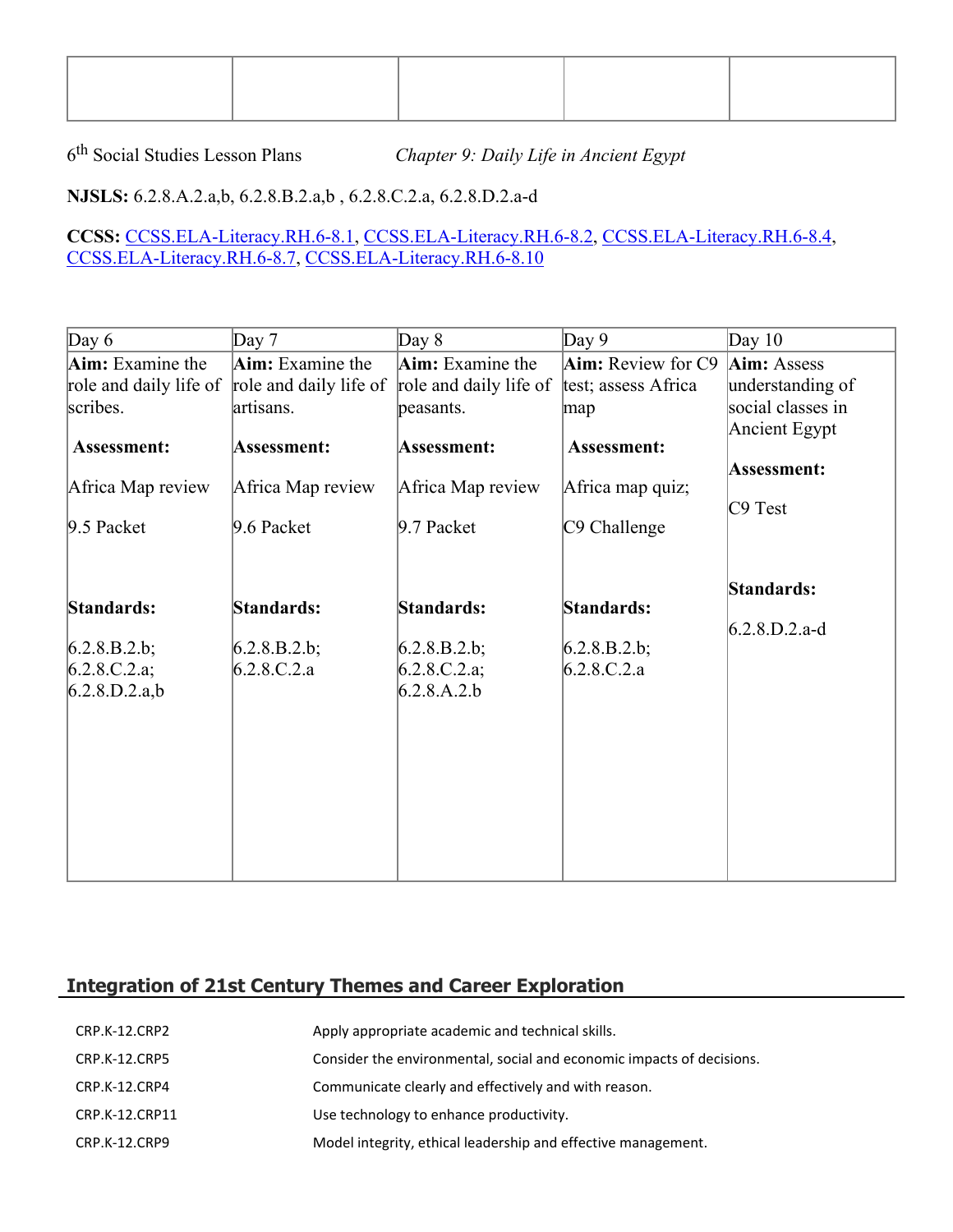| CRP.K-12.CRP8  | Utilize critical thinking to make sense of problems and persevere in solving them. |
|----------------|------------------------------------------------------------------------------------|
| CRP.K-12.CRP7  | Employ valid and reliable research strategies.                                     |
| CRP.K-12.CRP1  | Act as a responsible and contributing citizen and employee.                        |
| CRP.K-12.CRP6  | Demonstrate creativity and innovation.                                             |
| CRP.K-12.CRP12 | Work productively in teams while using cultural global competence.                 |

#### **Technology Integration**

Google Classroom

online textbook and features

TECH.8.1.8 Educational Technology: All students will use digital tools to access, manage, evaluate, and synthesize information in order to solve problems individually and collaborate and to create and communicate knowledge.

#### **Interdisciplinary Connections**

| LA.RH.6-8.1  | Cite specific textual evidence to support analysis of primary and secondary sources.                                                                                 |
|--------------|----------------------------------------------------------------------------------------------------------------------------------------------------------------------|
| LA.RH.6-8.2  | Determine the central ideas or information of a primary or secondary source; provide an<br>accurate summary of the source distinct from prior knowledge or opinions. |
| LA.RH.6-8.4  | Determine the meaning of words and phrases as they are used in a text, including<br>vocabulary specific to domains related to history/social studies.                |
| LA.RH.6-8.7  | Integrate visual information (e.g., in charts, graphs, photographs, videos, or maps) with<br>other information in print and digital texts.                           |
| LA.RH.6-8.10 | By the end of grade 8, read and comprehend history/social studies texts in the grades 6-8<br>text complexity band independently and proficiently.                    |

#### **Differentiation**

#### **Learners with Special Needs**

- **Share Information Verbally** For Sections 3–7, have students identify and share with a partner at least three important details about the daily lives of the social class in each section.
- **Color-code the Reading Notes** Have students select one color for each of the social classes. Beginning with the Reading Notes for Section 2, students should write their notes in the selected color for each social class.

**Provide Copies of the Reading** As students complete their Reading Notes, consider providing a copy of the reading for Sections 3–7. Students can complete the second task for each of these sections by highlighting the appropriate facts for that social class. Students can complete the third task for each of these sections by underlining statements that answer the question.

**Cut Apart Student Handouts** Rather than give groups a copy of both pages of the Student Handout 9 for their assigned social class, cut apart the handout by step. Give each group member the corresponding step for his or her assigned role in a dramatization. With less to read, students can be more focused on the task at hand.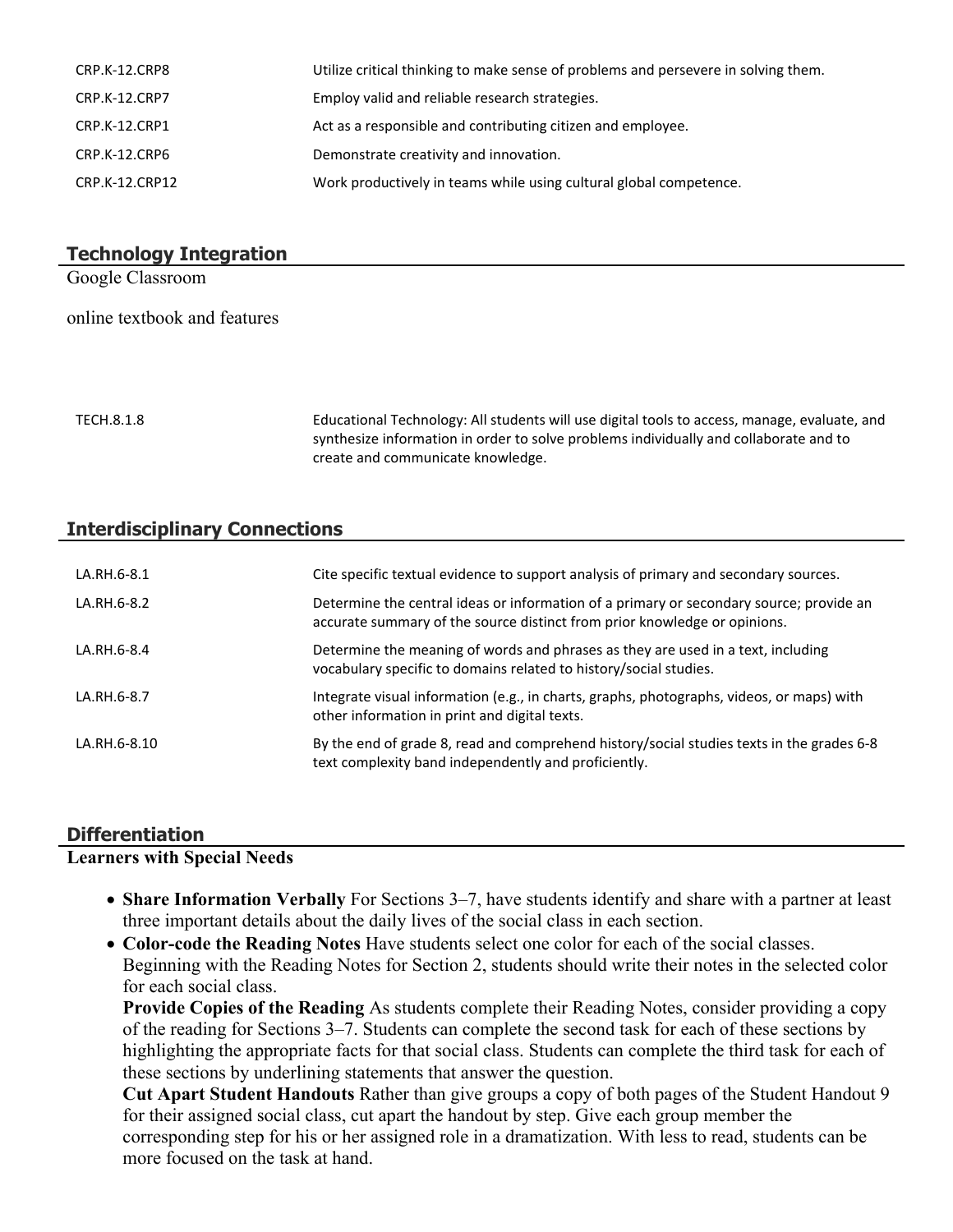**Have Students Share a Role** Create groups of five students to allow two of the group members to share a role during the activity. Alternatively, review the responsibilities of the roles with students ahead of time and have them select a role in which they feel most comfortable.

**Offer Sentence Starters** For the Processing activity, give students these sentence starters to compare each level on the social pyramids.

*Government officials in ancient Egypt are similar to the assistant principal in my school because . . . Government officials are different from the assistant principal because . . . Priests in ancient Egypt are similar to the teachers in my school because . . . Priests are different from the teachers because . . . Scribes in ancient Egypt are similar to the office staff in my school because . . . Scribes are different from the office staff because . . . Artisans in ancient Egypt are similar to the student council in my school because . . . Artisans are different from the student council because . . . Peasants in ancient Egypt are similar to the students in my school because . . . Peasants are different from the students because . . .*

#### *Advanced Learners*

- **Have Students Write a Dialogue** In place of the Processing activity, have students create at least two characters from two different social levels and write a one-page dialogue between the characters that highlights the similarities and differences in their lives. The dialogues should include the following:
	- a description of the main role of each character in Egyptian society
	- two differences that set the social classes apart from each other
	- one thing that each character would have in common with the other

### **Modifications & Accommodations**

Utilize IEP and 504 accommodations

#### **Benchmark Assessments**

sentence construction

paragraph writing

DBQ

#### **Formative Assessments**

See assessment in lesson plans above.